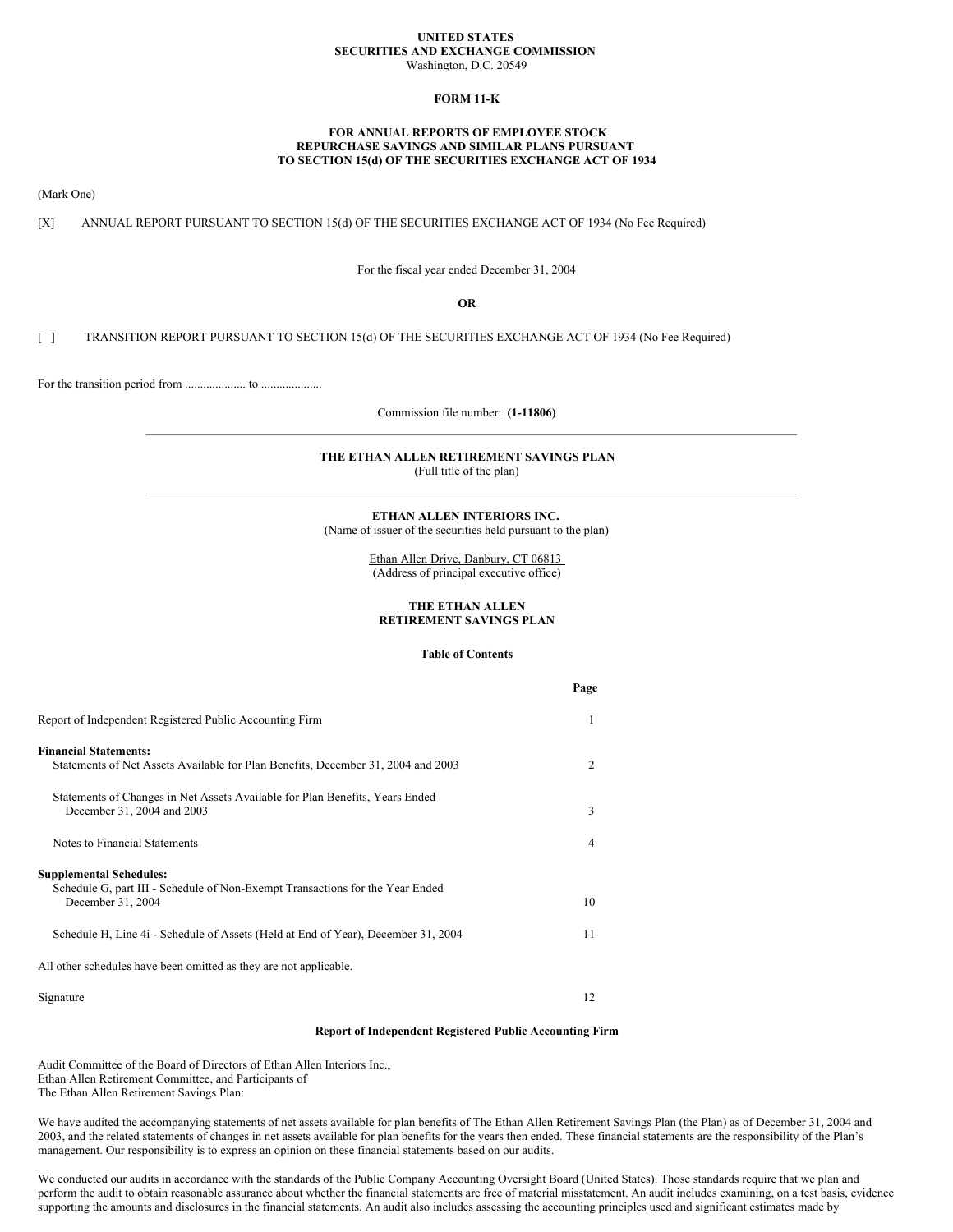management, as well as evaluating the overall financial statement presentation. We believe that our audits provide a reasonable basis for our opinion.

In our opinion, the financial statements referred to above present fairly, in all material respects, the net assets available for plan benefits of the Plan as of December 31, 2004 and 2003, and the changes in net assets available for plan benefits for the years then ended, in conformity with U.S. generally accepted accounting principles.

Our audits were performed for the purpose of forming an opinion on the basic financial statements taken as a whole. The supplemental Schedule G, part III – schedule of nonexempt transactions and Schedule H, Line 4i – schedule of assets (held at end of year) are presented for purposes of additional analysis and are not a required part of the basic financial statements but is supplementary information required by the Department of Labor's Rules and Regulations for Reporting and Disclosure under the Employee Retirement Income Security Act of 1974. These supplemental schedules are the responsibility of the Plan's management. The supplemental schedules have been subjected to the auditing procedures applied in the audits of the basic financial statements and, in our opinion, are fairly stated in all material respects in relation to the basic financial statements taken as a whole.

/s/ KPMG LLP

June 24, 2005 Stamford, Connecticut

## **THE ETHAN ALLEN RETIREMENT SAVINGS PLAN** Statements of Net Assets Available for Plan Benefits December 31, 2004 and 2003

**2004 2003**

1

|                                          | 400T             | 200J          |
|------------------------------------------|------------------|---------------|
| Assets:                                  |                  |               |
| Investments:                             |                  |               |
| Mutual funds                             | \$103,031,561    | 91,313,567    |
| Collective trust                         | 28,711,502       | 32,146,789    |
| Common stock                             | 23,875,947       | 25,388,884    |
| Participant loans                        | 5,099,936        | 5,286,107     |
|                                          |                  |               |
| <b>Total investments</b>                 | 160,718,946      | 154, 135, 347 |
| Employer contributions receivable        | 3,440,652        | 3,703,902     |
| Employee contributions receivable        | 326,750          | 586,701       |
|                                          |                  |               |
| Total assets                             | 164,486,348      | 158,425,950   |
| Liabilities:                             |                  |               |
| Refunds payable for excess contributions | 26,116           |               |
| Net assets available for plan benefits   | S<br>164,460,232 | 158,425,950   |

See accompanying notes to financial statements.

2

# **THE ETHAN ALLEN**

**RETIREMENT SAVINGS PLAN** Statements of Changes in Net Assets Available for Plan Benefits

Years Ended December 31, 2004 and 2003

|                                                                            |    | 2004           | 2003           |
|----------------------------------------------------------------------------|----|----------------|----------------|
| Additions to net assets attributed to:                                     |    |                |                |
| Net appreciation in fair value of investments                              | \$ | 8,679,746      | 24,634,271     |
| Interest income                                                            |    | 284,120        | 313,104        |
| Dividend income                                                            |    | 4,513,618      | 2,019,805      |
| Contributions:                                                             |    |                |                |
| <b>Employer contributions</b>                                              |    | 3,697,043      | 3,897,742      |
| <b>Employee contributions</b>                                              |    | 12,085,109     | 12,318,638     |
| Total contributions                                                        |    | 15,782,152     | 16,216,380     |
| <b>Total additions</b>                                                     |    | 29,259,636     | 43,183,560     |
| Deductions from net assets attributed to:<br>Benefits paid to participants |    | (23, 147, 979) | (16,203,923)   |
| <b>Administrative expenses</b>                                             |    | (77, 375)      | (69, 153)      |
| Total deductions                                                           |    | (23, 225, 354) | (16, 273, 076) |
| Net increase                                                               |    | 6,034,282      | 26,910,484     |
| Net assets available for plan benefits:<br>Beginning of year               |    | 158,425,950    | 131,515,466    |
| End of year                                                                | S. | 164,460,232    | 158,425,950    |
|                                                                            |    |                |                |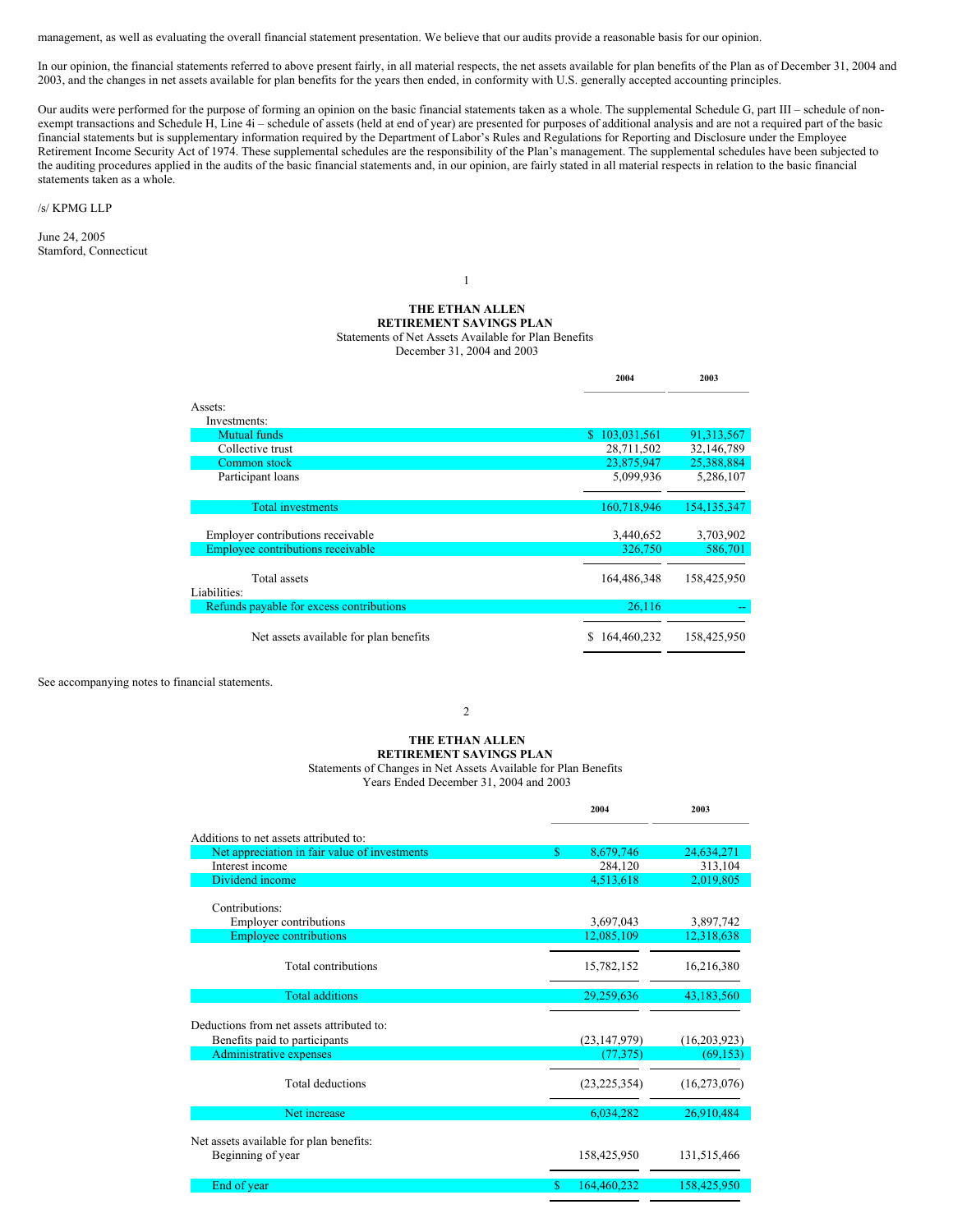**THE ETHAN ALLEN RETIREMENT SAVINGS PLAN** Notes to Financial Statements December 31, 2004 and 2003

#### **(1) Plan Description**

The Ethan Allen Retirement Savings Plan (the "Plan") is a defined contribution savings plan sponsored and administered by Ethan Allen Interiors Inc. (the "Company" or the "Employer").

The following brief description is provided for general information purposes only. Participants should refer to the Plan document for a more complete description of the Plan's provisions.

#### *General*

The Plan was formed effective July 1, 1994 through the merger of the Retirement Program of Ethan Allen Inc. (the "Retirement Program") into the Ethan Allen 401(k) Employee Savings Plan (the "401(k) Plan"). As a result of the merger on July 1, 1994, all participant investments in the Retirement Program (except for the Ethan Allen Interiors Inc. restricted stock, which was transferred directly) were liquidated and the proceeds were transferred to the Plan, allocated to participants' accounts and invested, as directed, by each participant. On January 1, 1999, the name of the Plan was changed from The Ethan Allen Profit Sharing and 401(k) Retirement Plan to The Ethan Allen Retirement Savings Plan.

The Plan is offered to all employees who have completed at least three consecutive months of service with the Company. The Plan is subject to the provisions of the Employee Retirement Income Security Act of 1974, as amended ("ERISA").

#### *Contributions and Vesting*

Participants may contribute from 1% to 100% of their compensation (as defined in the Plan), up to a maximum tax deferred contribution level of \$13,000 and \$12,000 in 2004 and 2003, respectively, to the 401(k) portion of the Plan. Since January 1, 2000, the Company has maintained a policy of matching \$1.00 for \$1.00 on the first \$500 of before-tax contributions and \$0.50 on the \$1.00 on the next \$1,000 of before-tax contributions. As such, the maximum annual Company match is \$1,000 and such match follows the participants' investment choices as of the date paid. Effective January 1, 2005, the Company's matching policy was increased to \$1.00 for \$1.00 on the first \$500 of before-tax contributions and \$0.50 on the \$1.00 on the next \$1,600 of before-tax contributions. As such, the maximum annual Company match increases to \$1,300 and such match will follow the participants' investment choices as of the date paid. Participants may, in addition, contribute amounts in excess of their tax deferred contribution on an after-tax basis in the amount of 1% to 100% of their compensation. The participant's tax-deferred contribution and after-tax contribution, in the aggregate, may not exceed 100% of their compensation.

Employer contributions, if any, to the profit sharing portion of the Plan on behalf of each participant are determined by the board of directors of the Company at the close of each fiscal year, although the maximum amount that can be contributed to a participant's account in any year is the lesser of (i) \$41,000 (or, if greater, 25% of the dollar limitation in effect under Section 415(b)(1)(A) of the Internal Revenue Code) or (ii) 100% of the participant's compensation for that Plan year, reduced by any other contributions on the participant's behalf to any other defined contribution plans of the Company. The actual contribution, if any, is made in the ensuing year. The Company declared no profit sharing contributions for the Plan in 2004 or 2003.

4

(Continued)

**THE ETHAN ALLEN RETIREMENT SAVINGS PLAN** Notes to Financial Statements December 31, 2004 and 2003

Participants who are employed by the Company on the last day of the Plan year are entitled to receive the Employer match contributions. Participant contributions, Employer matching contributions, and Employer profit sharing contributions vest immediately.

#### *Investment of Funds*

During 2004 and 2003, the amounts contributed to the Plan were invested in one or more of the following investment options at the direction of the participants. A brief description of each investment option is provided below.

> **American Century Brokerage Fund** – The American Century Brokerage Fund allows investors to purchase mutual funds, stocks, and bonds offered through American Century. Effective February 14, 2004, this fund was removed from the Plan's investment offerings and replaced by the JPMorgan Invest Self-Directed Brokerage Fund.

**American Century Stable Asset Fund –** The American Century Stable Asset Fund invests in a diversified portfolio of high-quality investments issued by major financial institutions and in collateralized stable value vehicles, including guaranteed investment contracts. The fund is managed by SEI Trust Company and Dwight Asset Management Company.

**American Century Strategic Allocation Aggressive Fund** – The American Century Strategic Allocation Aggressive Fund invests in a diversified portfolio of stocks, bonds, and money market securities. The fund's targeted mix of assets is 75% stocks, 20% bonds, and 5% money market securities.

**American Century Strategic Allocation Conservative Fund** – The American Century Strategic Allocation Conservative Fund invests in a diversified portfolio of stocks, bonds, and money market securities with an emphasis on quality bonds and money market securities over stocks. The fund's targeted mix of assets is 45% bonds, 40% stocks, and 15% money market securities.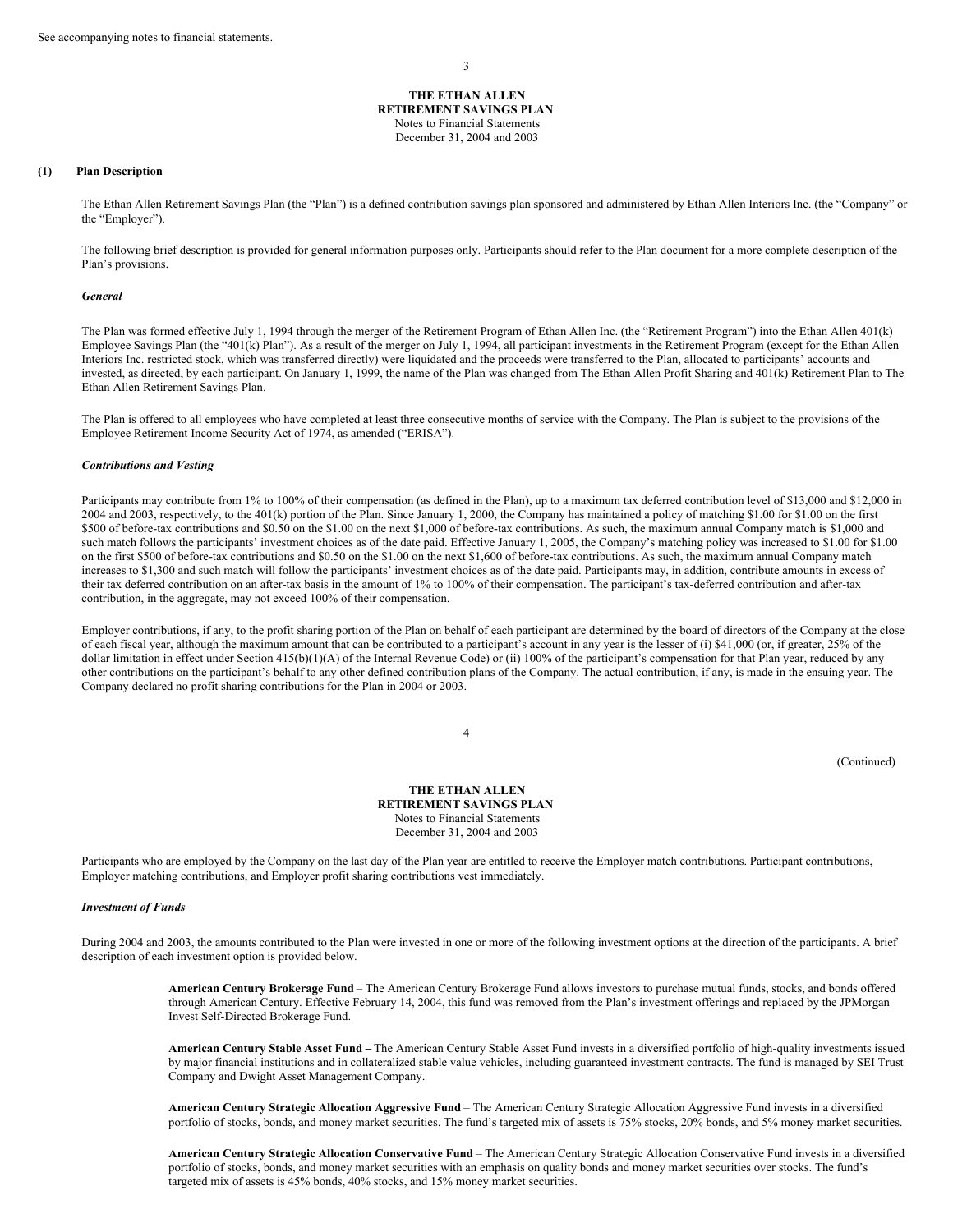**American Century Strategic Allocation Moderate Fund** – The American Century Strategic Allocation Moderate Fund invests in a diversified portfolio of stocks, bonds, and money market securities. The fund's targeted mix of assets is 60% stocks, 30% bonds, and 10% money market securities.

**American Funds AMCAP Fund** – The American Funds AMCAP Fund seeks to provide long-term growth of capital. The fund invests in established growth companies of any size with proven records of steady, above-average earnings, and a growth rate faster than that of the general market. The fund primarily invests in U.S. common stocks, as well as convertible preferred stocks and cash and equivalents.

**Artisan MidCap Growth Fund** – The Artisan MidCap Growth Fund seeks long-term capital growth through a diversified portfolio of mid-sized companies that exhibit franchise characteristics.

**Barclays Global Investors S&P 500 Stock Fund** – The Barclays Global Investors S&P 500 Stock Fund seeks to capture earnings and growth through investing in the same stocks held in the S&P 500 Index.

5

(Continued)

## **THE ETHAN ALLEN RETIREMENT SAVINGS PLAN** Notes to Financial Statements December 31, 2004 and 2003

**Columbia Acorn Fund** – The Columbia Acorn Fund seeks long-term growth of capital by investing primarily in the stocks of small- and mediumsized companies. The fund generally invests in stocks of global companies with market capitalizations of less than \$2 billion with the intention of holding them as the issuing companies grow and divesting them when they become larger.

**Ethan Allen Common Stock –** At December 31, 2004 and 2003, the Plan held unrestricted shares of common stock of the Company totaling 596,600 and 605,719 shares, respectively. Ethan Allen Interiors Inc. common stock is publicly traded and had a readily ascertainable market value of \$40.02 and \$41.88 per share at December 31, 2004 and 2003, respectively.

**Growth Fund of America** – The Growth Fund of America invests primarily in common stocks of companies that appear to offer superior opportunities for growth of capital.

**JPMorgan Invest Self-Directed Brokerage Fund** – The JPMorgan Invest Self-Directed Brokerage Fund allows investors to purchase mutual funds, stocks, and bonds offered through JPMorgan.

**JPMorgan MidCap ValueFund** – The JPMorgan MidCap Value Fund seeks to provide long-term growth from mid-capitalization stocks. This invests in medium-sized U.S. companies with market capitalizations between \$1 billion and \$20 billion.

**PIMCO Total Return Bond Fund** – The PIMCO Total Return Bond Fund seeks total return consistent with preservation of capital. The fund invests at least 65% of assets in debt securities, including U.S. government securities, corporate bonds, and mortgage-related securities.

**Templeton Foreign Fund** – The Templeton Foreign Fund seeks long-term capital growth by investing in equity securities of companies located outside the U.S., including emerging markets.

## *Loans*

The Loan Fund is a noncontributory fund used to account for and administer loans to participants. Each participant may apply to JPMorgan, as Plan recordkeeper, for a loan against the 401(k) portion of that participant's account. The maximum amount which may be borrowed by the participant is limited to the lesser of (a) \$50,000 or (b) 50% of the 401(k) portion of such participant's account at the time of such loan. The term of these loans generally shall not exceed the earlier of five years or such participant's termination of service, and in certain circumstances, greater than five years as defined in the Plan document.

Loans are processed by the Plan recordkeeper upon approval of the application. The Plan administrator has determined that loans shall bear interest equal to the Prime Rate as of the preceding month's close plus 1%. Loan rates during both 2004 and 2003 ranged from 5.00% to 10.50%.

#### *Participants'Accounts*

A separate account is maintained for each participant. Net investment income (loss) is comprised of interest income, dividend income, and net appreciation (depreciation) in fair value of investments and is allocated daily to each participant's account on a proportional basis according to account

(Continued)

**THE ETHAN ALLEN RETIREMENT SAVINGS PLAN** Notes to Financial Statements December 31, 2004 and 2003

6

balances so that each account bears its proportionate share of income or loss. Employer profit sharing contributions are allocated to each participant based on each participant's compensation to total compensation of all participants during the year. In 2004 and 2003, administrative expenses, other than certain transaction fees borne by the participants, were paid by the Company.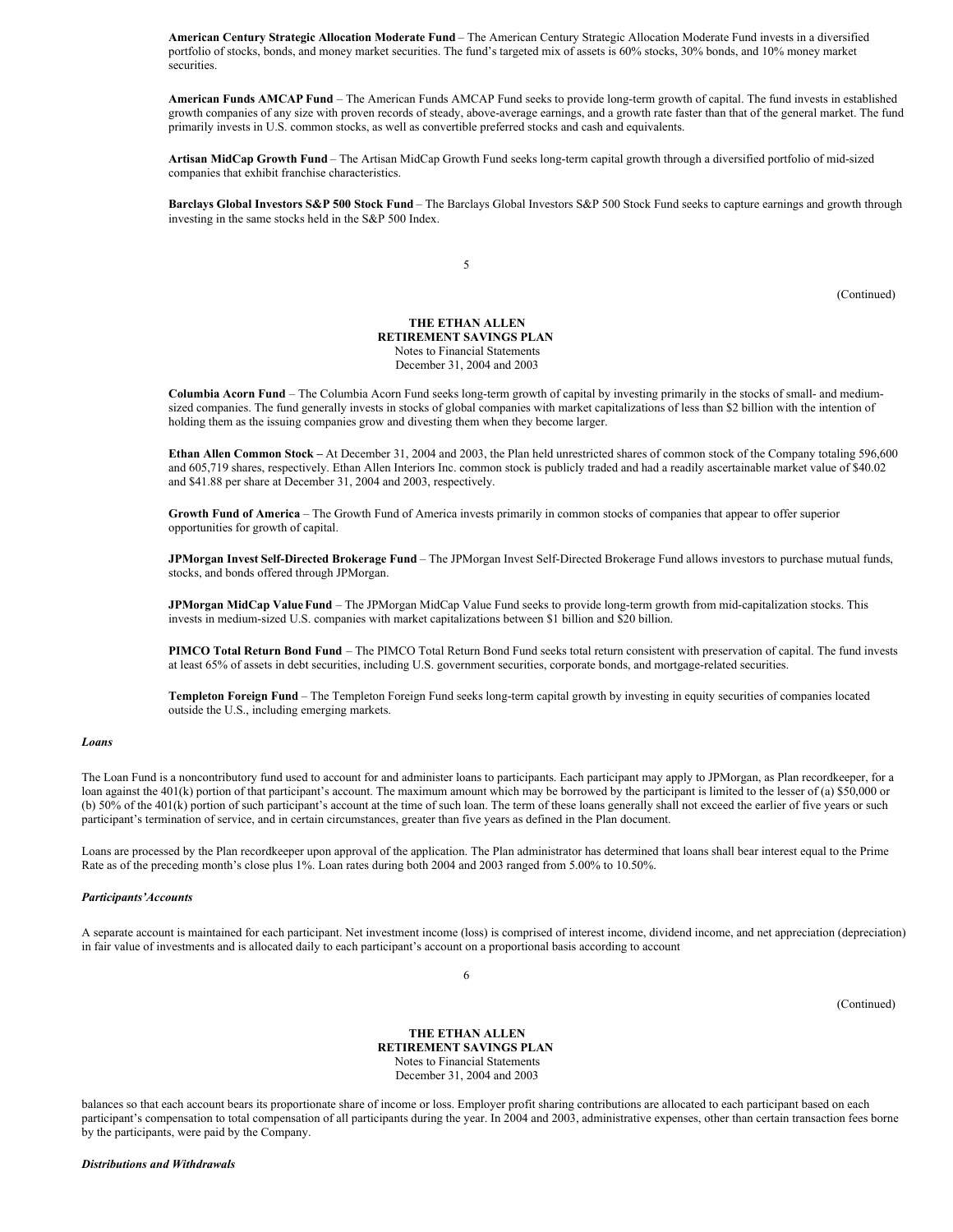Participants may elect to receive their benefits when they reach 59½, or when they leave the Company. The Plan also provides death benefits to the designated beneficiary of eligible participants. An employee may withdraw any or all of his after-tax 401(k) contribution and participant rollover contributions at any time; early withdrawal of before-tax and Company match 401(k) contributions may only be made by a participant upon attaining the age of 59½ or because of serious financial hardship, subject to limitations. Distributions are usually made in cash. If a participant's account includes shares of Company stock, a participant can elect to receive a distribution in cash or stock.

In no event shall distributions commence later than sixty days after the close of the Plan year in which the latest of the following events occurs: the participant's attainment of age 59½; the tenth anniversary of the date on which the participant began participating in the Plan; or the participant's termination date. These provisions notwithstanding, participants who are no longer active employees must commence distributions from the Plan within a year of attaining the age of 70½.

## **(2) Summary of Significant Accounting Policies**

#### *Basis of Accounting*

The accompanying financial statements have been prepared on the accrual basis of accounting.

#### *Use of Estimates*

The preparation of financial statements in conformity with accounting principles generally accepted in the United States of America requires management to make estimates and assumptions that affect the reported amounts of assets, liabilities, and changes therein, and disclosure of contingent assets and liabilities. Actual results may differ from those estimates.

#### *Valuation of Investments Held in Trust and Income Recognition*

Under the terms of a trust agreement between JPMorgan Chase Bank (the "Trustee") and the Company, the Trustee administers a trust fund on behalf of the Plan. The value of the investments and changes therein of this trust have been reported to the Plan by the Trustee, as determined through the use of quoted market prices, except for the guaranteed investment contracts, which are valued at contract value, which approximates fair value. These contracts are fully benefit responsive and are credited with actual earnings on the underlying investments and are charged for Plan withdrawals and administration expenses charged by the issuer of the respective contracts. There are no reserves against the contract value for credit risk of the contract issuer or otherwise. The crediting interest rates ranged from 3.07% to 3.48% for 2004 and 3.90% to 4.24% for 2003.

Purchases and sales of securities are recorded on a trade–date basis. Dividends are recorded on the ex-dividend date and interest is accrued as earned. Loans to participants are stated at cost, which approximates fair value.

7

(Continued)

**THE ETHAN ALLEN RETIREMENT SAVINGS PLAN** Notes to Financial Statements December 31, 2004 and 2003

#### *Payment of Benefits*

Benefits are recorded when paid.

#### **(3) Investments**

The following table presents the Plan's investments which represent 5% or more of the Plan's net assets available for plan benefits at December 31:

|                                                                                  | 2004         | 2003       |
|----------------------------------------------------------------------------------|--------------|------------|
| Investments at fair value as determined by quoted market price:<br>Mutual funds: |              |            |
| <b>Growth Fund of America</b>                                                    | \$25,289,590 | 23,703,221 |
| American Funds AMCAP Fund                                                        | 22,097,267   | 21,630,339 |
| <b>American Century Strategic Allocation Moderate Fund</b>                       | 15,376,156   | 13,623,026 |
| JPMorgan MidCap Value Fund                                                       | 8,512,767    | 6,489,314* |
| <b>Templeton Foreign Fund</b>                                                    | 8,433,220    | 6,947,432* |
| Common stock:<br>Ethan Allen Interiors Inc.<br>Collective trust:                 | 23,875,947   | 25,388,884 |
| <b>American Century Stable Asset Fund</b>                                        | 28,093,020   | 31,899,410 |

Fund investments did not represent 5% or more of the Plan's net assets available for plan benefits in 2003

During 2004 and 2003, the Plan's investments (including realized gains and losses on investments bought and sold, as well as held during the year) appreciated (depreciated) in value as follows:

|              | 2004         | 2003       |
|--------------|--------------|------------|
| Mutual funds | \$ 9.889.210 | 19.844.492 |
| Common stock | (1,260,403)  | 4,743,745  |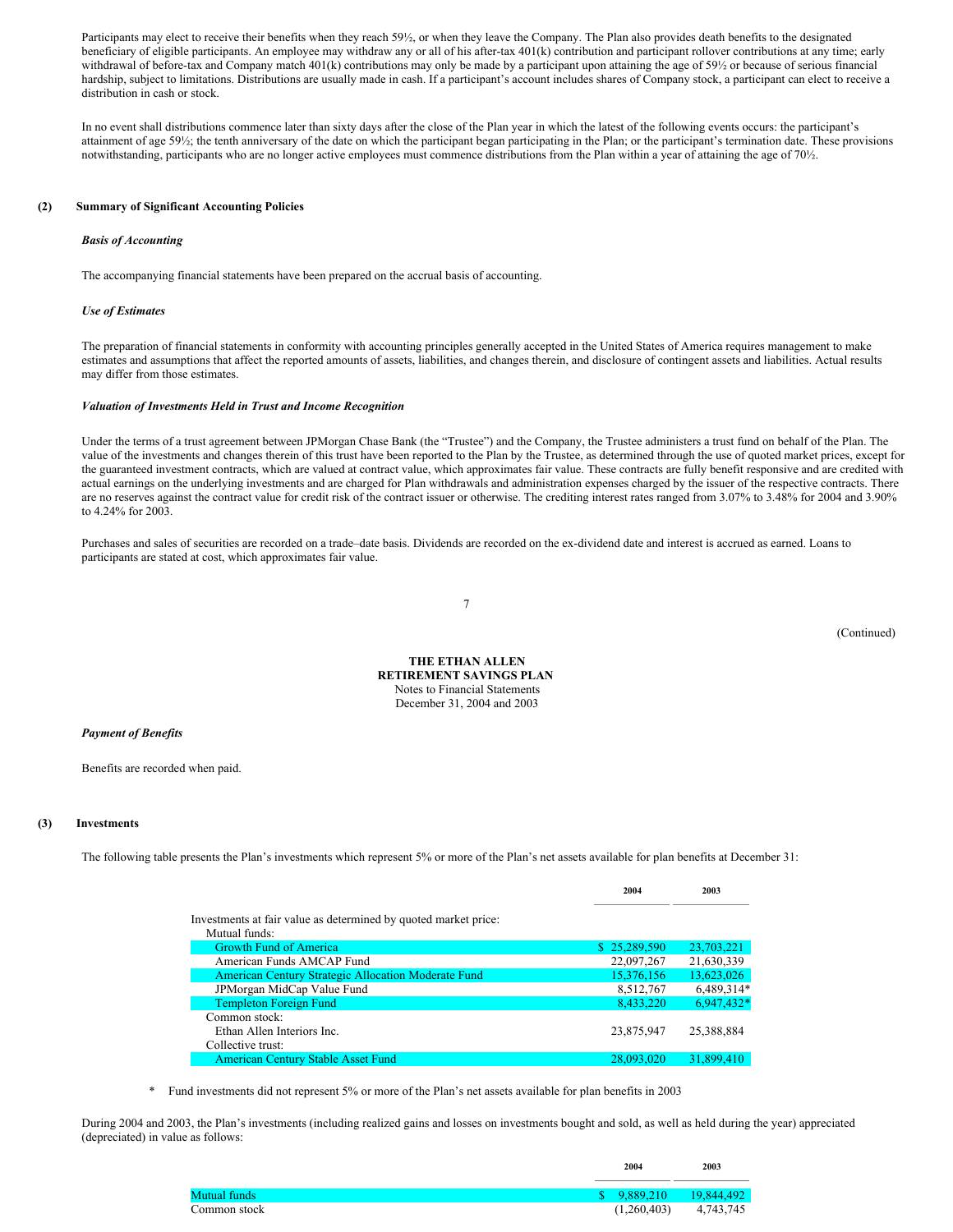| Collective trust                              | 50.939 | $-46.034$               |
|-----------------------------------------------|--------|-------------------------|
| Net appreciation in fair value of investments |        | $$8,679,746$ 24,634,271 |

## **(4) Plan Termination**

Although the Company has not expressed any intent to do so, it has the right under the Plan, to the extent permitted by law, to discontinue its contributions, and to terminate the Plan in accordance with the provisions of ERISA. If the Plan is terminated, each participant's interest will be payable in full according to the Plan provisions. The Company also has the right under the Plan, to the extent permitted by law, to amend or replace it for any reason.

## **(5) Parties-in-Interest**

Certain Plan investments represent shares of mutual funds managed by JPMorgan, which also serves as Plan's recordkeeper and Trustee. Therefore, transactions involving these mutual funds qualify as party-in-interest transactions. Fees paid by the Plan for investment management services amounted to \$64,375 and \$54,678 for the years ended December 31, 2004 and 2003, respectively.

8

(Continued)

**THE ETHAN ALLEN RETIREMENT SAVINGS PLAN** Notes to Financial Statements December 31, 2004 and 2003

## **(6) Tax Status**

The Company has received a determination letter from the Internal Revenue Service dated May 21, 2002 stating that the Plan is a qualified plan under Section 401(a) of the Internal Revenue Code and the corresponding trust is exempt from income tax under Section 501(a) of the Internal Revenue Code. The Plan has been amended since receiving the determination letter. However, the Plan Administrator and legal counsel believe that the Plan is currently designed and being operated in compliance with the applicable requirements of the Internal Revenue Code.

9

# **THE ETHAN ALLEN RETIREMENT SAVINGS PLAN**

Schedule G, part III – Schedule of Non-Exempt Transactions

For the Year Ended December 31, 2004

| (a)                                  | (b)                                                                        | (c)<br><b>Description of</b>                                                                            | (d)               | (e)              | (f)             | (g)                                                                | (h)              | (i)                          | (i)                                           |
|--------------------------------------|----------------------------------------------------------------------------|---------------------------------------------------------------------------------------------------------|-------------------|------------------|-----------------|--------------------------------------------------------------------|------------------|------------------------------|-----------------------------------------------|
| <b>Identity of party</b><br>involved | <b>Relationship to</b><br>plan, employer,<br>or other<br>party-in-interest | transactions.<br>including maturity<br>date, rate of<br>interest, collateral,<br>par, or maturity value | Purchase<br>price | Selling<br>price | Lease<br>rental | <b>Expense</b><br>incurred in<br>connection<br>with<br>transaction | Cost of<br>asset | Current<br>value of<br>asset | Net gain<br>or loss<br>on each<br>transaction |
|                                      |                                                                            | Loan was inadvertently<br>issued with a 20-year<br>term as a result of a                                |                   |                  |                 |                                                                    |                  |                              |                                               |
| Cesar R.                             |                                                                            | clerical error made                                                                                     |                   |                  |                 |                                                                    |                  |                              |                                               |
| Castaneda<br>$(HHH - HH -$           |                                                                            | during loan set-up by<br>the Plan Recordkeeper                                                          |                   |                  |                 |                                                                    |                  |                              |                                               |
| ####)                                | Participant                                                                | $(JP Morgan)*$                                                                                          |                   |                  |                 |                                                                    | --               | \$5.815                      |                                               |

In 2004, this loan was inadvertently originated with, and amortized over, a 20-year term as a result of a clerical error made during loan set-up by the Plan Recordkeeper (JP Morgan). The term exceeded the maximum allowable 10-year term, as prescribed by the Plan Document, for loans used in the purchase of a primary residence and, as such, resulted in a non-exempt transaction. This clerical error will be corrected in 2005 and the loan will be reamortized such that it will be repaid within 10 years of the loan origination date.

See accompanying report of independent registered public accounting firm.

10

## **THE ETHAN ALLEN RETIREMENT SAVINGS PLAN**

Schedule H, Line 4i - Schedule of Assets (Held at End of Year) December 31, 2004

| Identity of issue, borrower,<br>lessor, or similar party  | Description of investment including<br>maturity date, rate of interest, collateral,<br>par, or maturity value | <b>Current value</b> |
|-----------------------------------------------------------|---------------------------------------------------------------------------------------------------------------|----------------------|
| * American Century Stable Asset Fund                      | <b>Collective Trust</b>                                                                                       | \$28,093,020         |
| * American Century Strategic Allocation Aggressive Fund   | Mutual Fund                                                                                                   | 6,279,770            |
| * American Century Strategic Allocation Conservative Fund | Mutual Fund                                                                                                   | 4.045.735            |